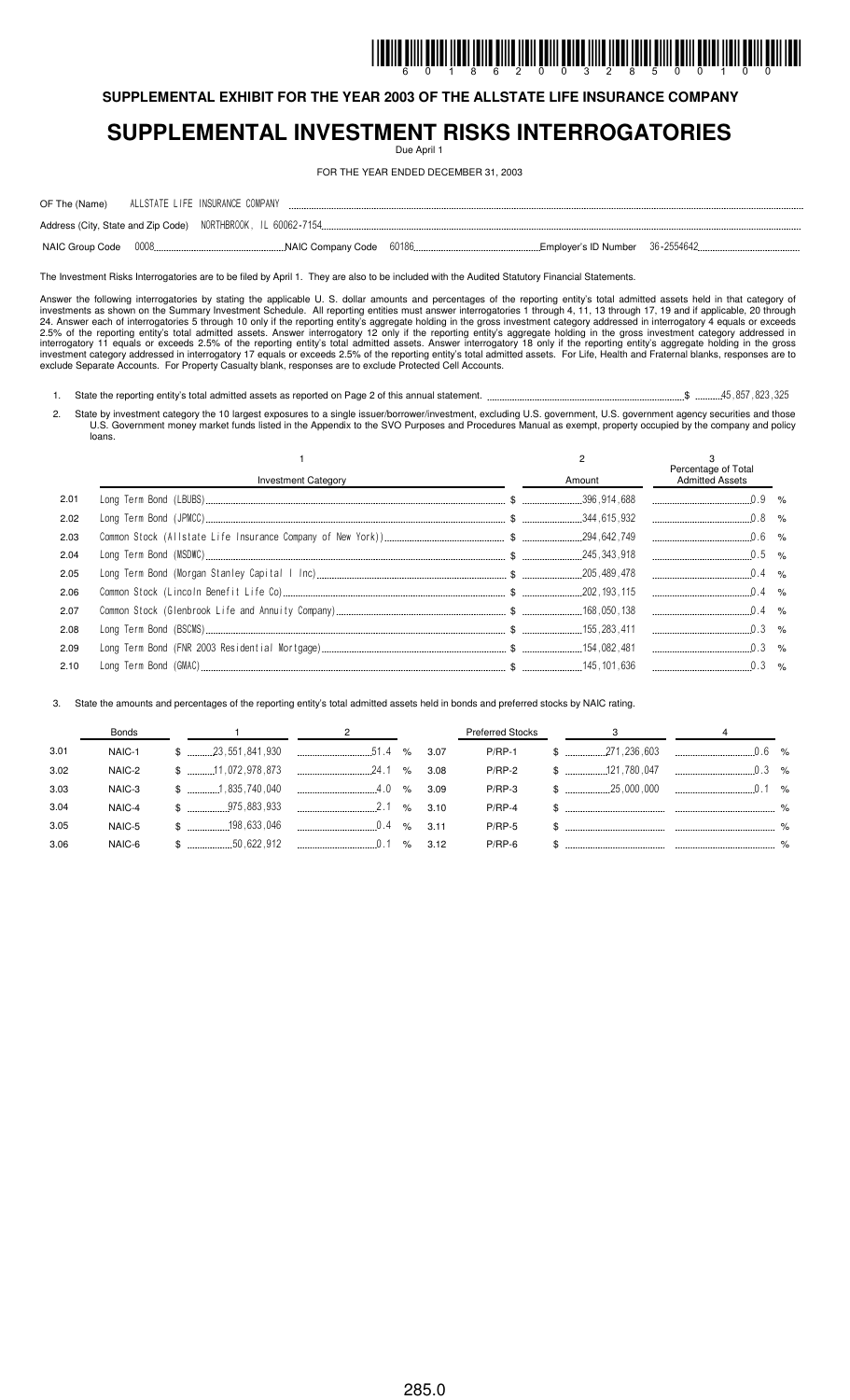#### **SUPPLEMENTAL EXHIBIT FOR THE YEAR 2003 OF THE ALLSTATE LIFE INSURANCE COMPANY**

#### **SUPPLEMENTAL INVESTMENT RISKS INTERROGATORIES (cont.)**

4. State the amounts and percentages of the reporting entity's total admitted assets held in foreign investments (regardless of whether there is any foreign currency exposure) and unhedged foreign currency exposure (defined as the statement value of investments denominated in foreign currencies which are not hedged by financial instruments qualifying for hedge accounting as specified in SSAP No. 31 - Derivative Instruments and SSAP No. 86 - Derivative Instruments), including (4.01) foreign-currency-denominated investments of \$  $\ldots$  ;  $\ldots$  ;  $\ldots$  ;  $\ldots$  ;  $\ldots$  ;  $\ldots$  ;  $\ldots$  % (4.02) supporting insurance liabilities denominated in that same foreign currency of \$ ; % and excluding (4.03) Canadian investments and currency exposure of  $(4.01)$  foreign-currency-denominated investments of  $\frac{1}{2}$ <br>same foreign currency-denominated investments of  $\frac{1}{2}$ <br> $\frac{1}{2}$ <br> $\frac{1}{2}$ <br> $\frac{1}{2}$ <br> $\frac{1}{2}$ <br> $\frac{1}{2}$ <br> $\frac{1}{2}$ <br> $\frac{1}{2}$ <br> $\frac{1}{2}$ <br> $\frac{1}{2}$ <br> $\frac{1}{2}$ 

Assets held in foreign investments less than 2.5% of the reporting entity's total admitted assets, therefore detail not required for interrogatories 5 - 10. (4.04) "/ ; < ;=<

5. Aggregate foreign investment exposure categorized by NAIC sovereign rating:

| $5.0^+$ | Countries rated NAIC-1          | 4.493.752.300     | %             |
|---------|---------------------------------|-------------------|---------------|
| 5.02    | Countries rated NAIC-2          | .362.089.597      | $\%$          |
| 5.03    | Countries rated NAIC-3 or below | . 176 . 559 . 729 | $\frac{1}{2}$ |

Two largest foreign investment exposures to a single country, categorized by NAIC sovereign rating:

|      |          | Countries rated NAIC-1:          |  |      |
|------|----------|----------------------------------|--|------|
| 6.01 | Country: |                                  |  | %    |
| 6.02 | Country: |                                  |  | $\%$ |
|      |          | Countries rated NAIC-2:          |  |      |
| 6.03 | Country: |                                  |  | %    |
| 6.04 | Country: |                                  |  |      |
|      |          | Countries rated NAIC-3 or below: |  |      |
| 6.05 | Country: |                                  |  | %    |
| 6.06 | Countrv: |                                  |  | $\%$ |
|      |          |                                  |  |      |

| . . | .<br>and the state of the con-<br><b>STATISTICS</b> | <br>. |  |
|-----|-----------------------------------------------------|-------|--|

8. Aggregate unhedged foreign currency exposure categorized by the country's NAIC sovereign rating:

| 8.01 | <b>Countries rated NAIC-1</b>    |  | $\frac{1}{2}$ |
|------|----------------------------------|--|---------------|
| 8.02 | Countries rated NAIC-2           |  | $\frac{9}{6}$ |
| 8.03 | Countries rated NAIC-3 or below. |  | $\frac{O}{A}$ |

9. Two largest unhedged foreign currency exposures to a single country, categorized by the country's NAIC sovereign rating:

|      |          | Countries rated NAIC-1:          |  |               |
|------|----------|----------------------------------|--|---------------|
| 9.01 |          |                                  |  | $\%$          |
| 9.02 | ∵o⊔ntrv: |                                  |  | $\frac{1}{2}$ |
|      |          | Countries rated NAIC-2:          |  |               |
| 9.03 | Country: |                                  |  |               |
| 9.04 | Countrv: |                                  |  |               |
|      |          | Countries rated NAIC-3 or below: |  |               |
| 9.05 | Countrv: |                                  |  |               |
| 9.06 | Country  |                                  |  |               |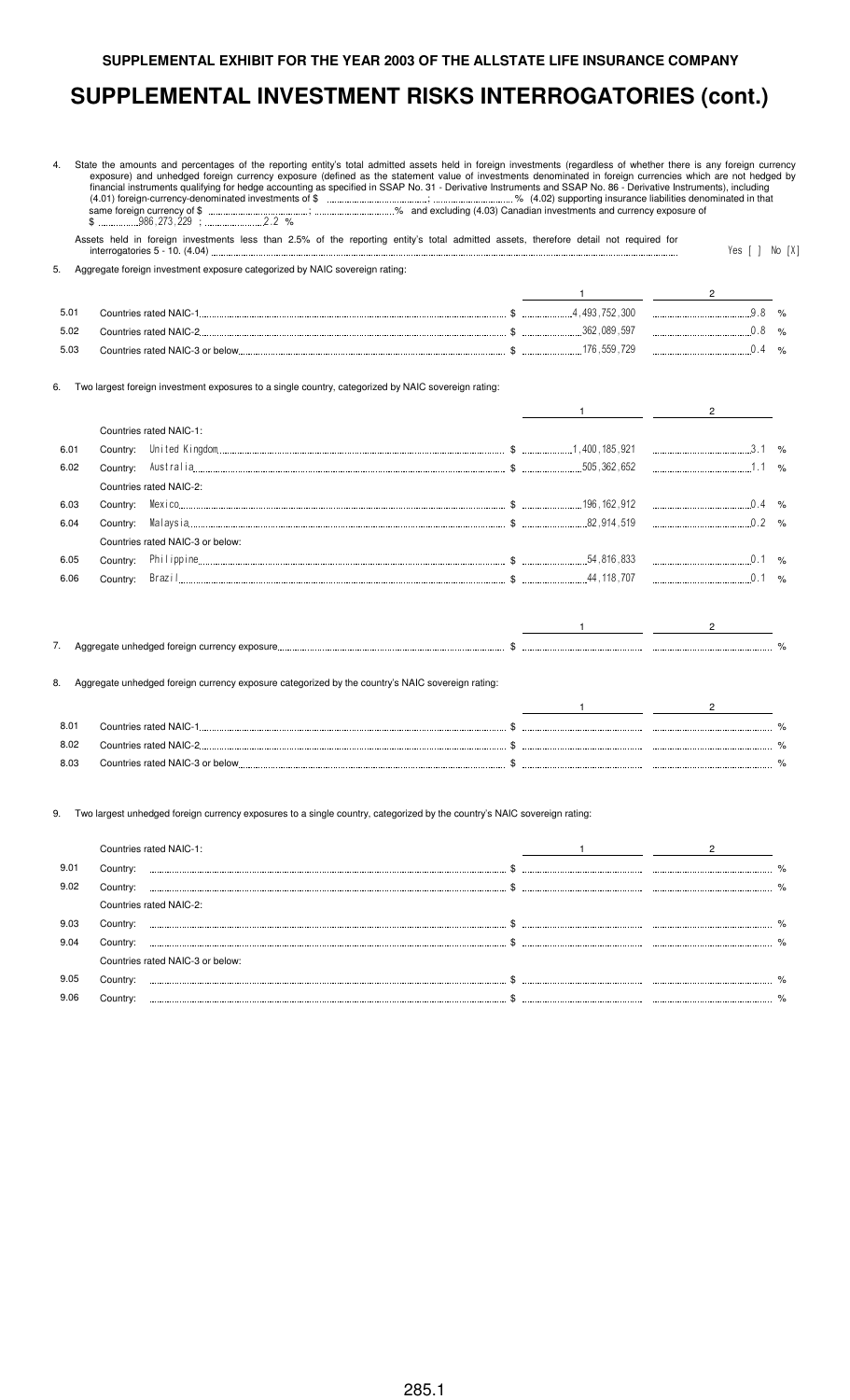10. List the 10 largest non-sovereign (i.e. non-governmental) foreign issues:

|       | <b>NAIC Rating</b>                                                                                                                                                                                                                                                                               |              |  |
|-------|--------------------------------------------------------------------------------------------------------------------------------------------------------------------------------------------------------------------------------------------------------------------------------------------------|--------------|--|
| 10.01 |                                                                                                                                                                                                                                                                                                  | .65,000,000  |  |
| 10.02 |                                                                                                                                                                                                                                                                                                  | . 55.364.146 |  |
| 10.03 |                                                                                                                                                                                                                                                                                                  | .53.370.677  |  |
| 10.04 |                                                                                                                                                                                                                                                                                                  |              |  |
| 10.05 |                                                                                                                                                                                                                                                                                                  |              |  |
| 10.06 |                                                                                                                                                                                                                                                                                                  |              |  |
| 10.07 |                                                                                                                                                                                                                                                                                                  |              |  |
| 10.08 |                                                                                                                                                                                                                                                                                                  |              |  |
| 10.09 |                                                                                                                                                                                                                                                                                                  |              |  |
| 10.10 |                                                                                                                                                                                                                                                                                                  |              |  |
|       | State the amounts and percentages of the reporting entity's total admitted assets held in Canadian investments and unhedged Canadian currency exposure,<br>Assets held in Canadian investments less than 2.5% of the reporting entity's total admitted assets, therefore detail not required for |              |  |

#### 12. Aggregate Canadian investment exposure.

- 13. State the aggregate amounts and percentages of the reporting entity's total admitted assets held in investments with contractual sales restrictions (defined as investments having restrictions that prevent investments from being sold within 90 days).
	- Assets held in investments with contractual sales restrictions less than 2.5% of the reporting entity's total admitted assets, therefore detail not required for interrogatory 13.  $\blacksquare$
- 14. State the aggregate amounts and percentages of admitted assets held in the largest 10 equity interests (including investments in the shares of mutual funds, preferred stocks, publicly traded equity securities, and other equity securities, and excluding money market and bond mutual funds listed in the Appendix to the SVO Purposes and Procedures Manual as exempt or Class 1).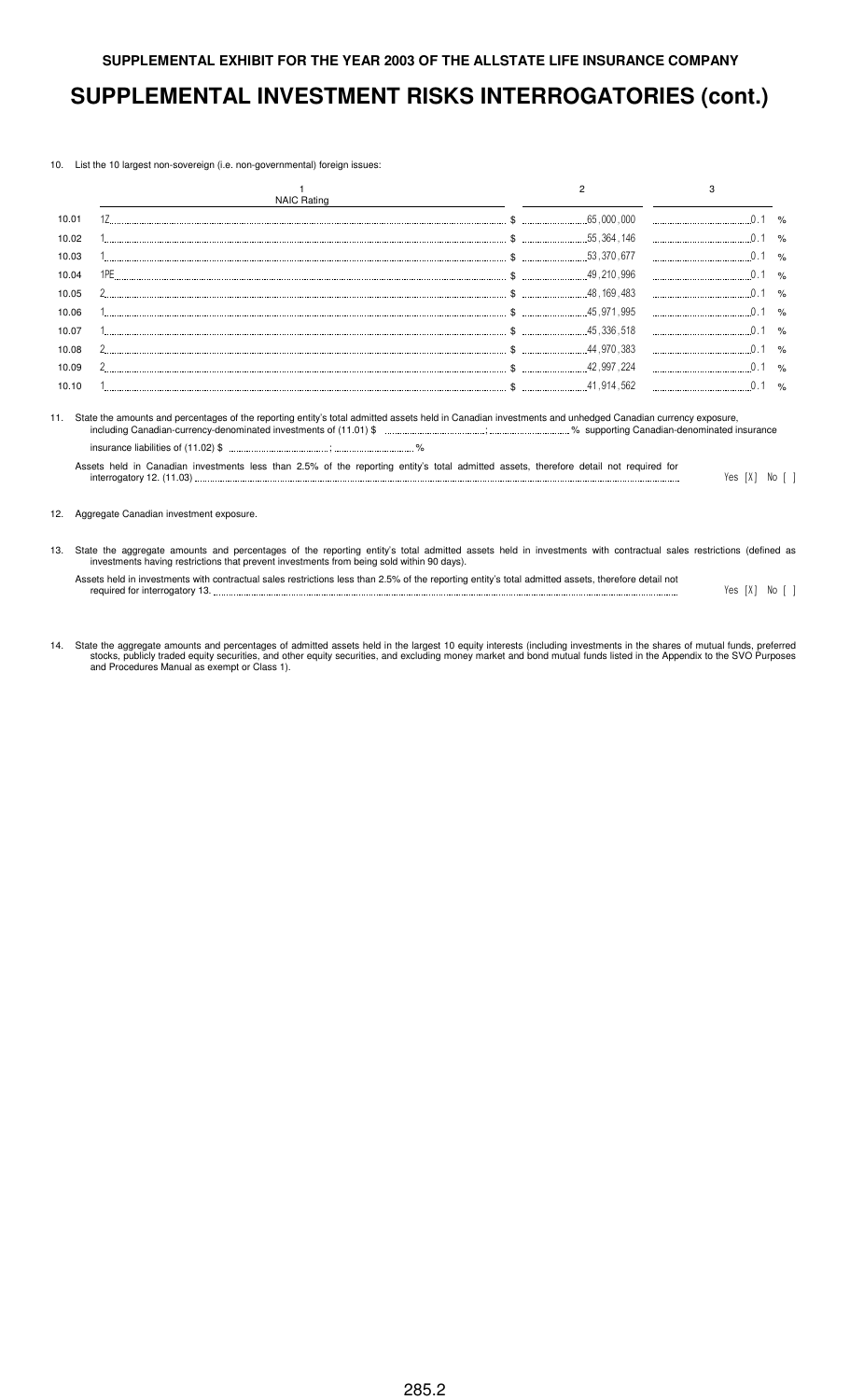Assets held in equity interests less than 2.5% of the reporting entity's total admitted assets, therefore detail not required for interrogatory 14. .... <br>Yes [ ] No [X]

|       | <b>Investment Category</b> |  |  |
|-------|----------------------------|--|--|
| 14.01 |                            |  |  |
| 14.02 |                            |  |  |
| 14.03 |                            |  |  |
| 14.04 |                            |  |  |
| 14.05 |                            |  |  |
| 14.06 |                            |  |  |
| 14.07 |                            |  |  |
| 14.08 |                            |  |  |
| 14.09 |                            |  |  |
| 14.10 |                            |  |  |

15. State the amounts and percentages of the entity's total admitted assets held in nonaffiliated, privately placed equities (included in other equity securities) and excluding securities eligible for sale under Securities Exchange Commission (SEC) Rule 144a or SEC Rule 144 without volume restrictions.

| Assets held in nonaffiliated, privately placed equities less than 2.5% of the reporting entity's total admitted assets, therefore detail not required |                |  |  |
|-------------------------------------------------------------------------------------------------------------------------------------------------------|----------------|--|--|
|                                                                                                                                                       | Yes [X] No [ ] |  |  |
|                                                                                                                                                       |                |  |  |
|                                                                                                                                                       |                |  |  |
|                                                                                                                                                       |                |  |  |

16. State the amounts and percentages of the reporting entity's total admitted assets held in general partnership interests (included in other equity securities). Assets held in general partnership interests less than 2.5% of the reporting entity's total admitted assets, therefore detail not required for interrogatory 16. "/ ;=< ; <

| 17. With respect to mortgage loans reported in Schedule B, state the amounts and percentages of the reporting entity's total admitted assets held. |                |  |
|----------------------------------------------------------------------------------------------------------------------------------------------------|----------------|--|
| Mortgage loans reported in Schedule B less than 2.5% of the reporting entity's total admitted assets, therefore detail not required for            |                |  |
| interrogatories 17 and 18.                                                                                                                         | Yes [ ] No [X] |  |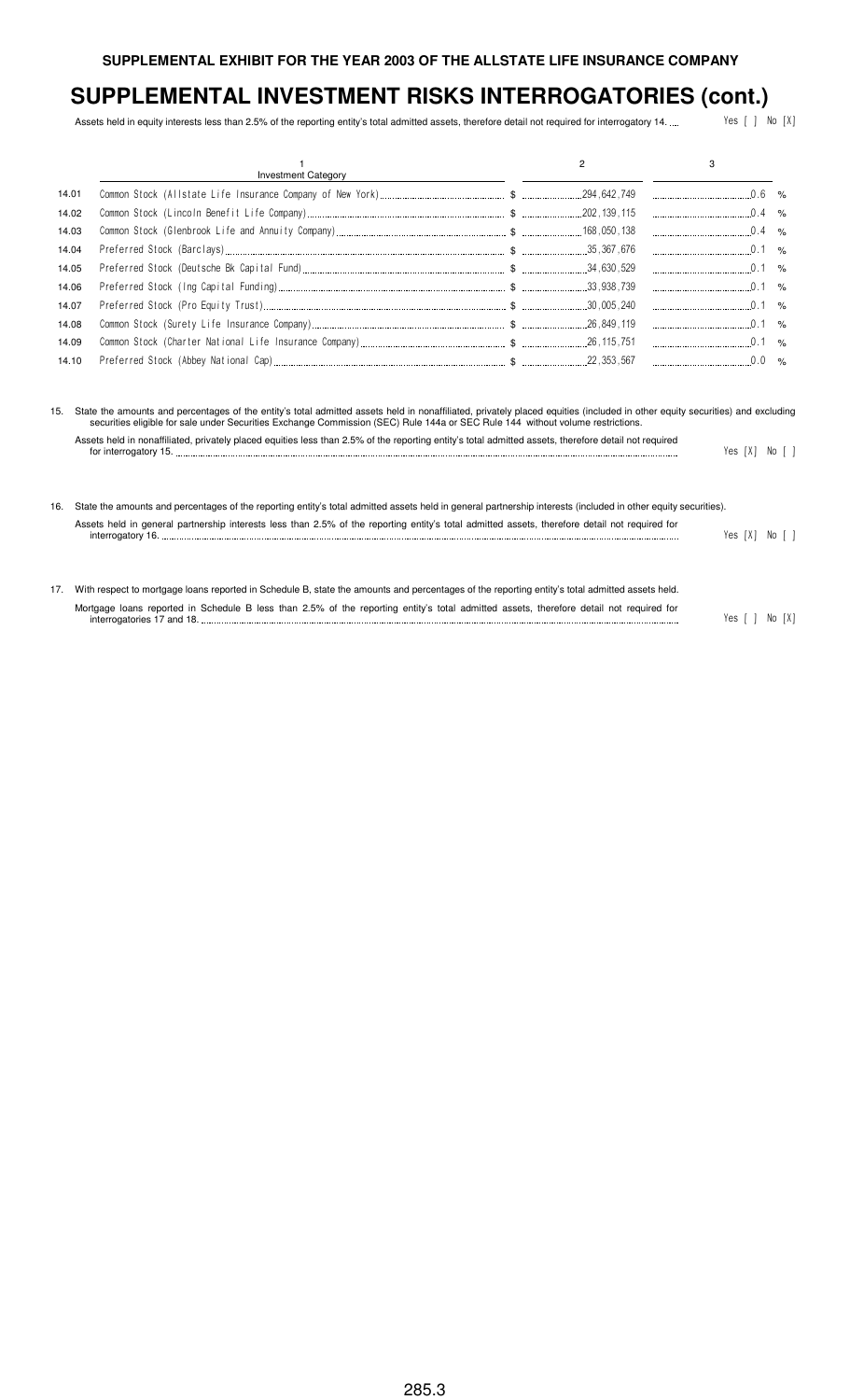Each of the 10 largest aggregate mortgage interests. The aggregate mortgage interest represents the combined value of all mortgages secured by the same property or same group of properties:

|       | Type (Residential, Commercial, Agricultural) |  |  |  |
|-------|----------------------------------------------|--|--|--|
| 17.01 |                                              |  |  |  |
| 17.02 |                                              |  |  |  |
| 17.03 |                                              |  |  |  |
| 17.04 |                                              |  |  |  |
| 17.05 |                                              |  |  |  |
| 17.06 |                                              |  |  |  |
| 17.07 |                                              |  |  |  |
| 17.08 |                                              |  |  |  |
| 17.09 |                                              |  |  |  |
| 17.10 |                                              |  |  |  |

18. Aggregate mortgage loans having the following loan-to-value ratios as determined from the most current appraisal as of the annual statement date:

|                  | Residential                                                |  |  |  | Commercial | Agricultural |  |  |  |
|------------------|------------------------------------------------------------|--|--|--|------------|--------------|--|--|--|
| Loan-to-Value    | $\sim$ 1 and $\sim$ 1 and $\sim$ 1 and $\sim$ 1 and $\sim$ |  |  |  |            |              |  |  |  |
| 18.01 above 95%  |                                                            |  |  |  |            |              |  |  |  |
| 18.02 91% to 95% |                                                            |  |  |  |            |              |  |  |  |
| 18.03 81% to 90% |                                                            |  |  |  |            |              |  |  |  |
| 18.04 71% to 80% |                                                            |  |  |  |            |              |  |  |  |
| 18.05 below 70%  |                                                            |  |  |  |            |              |  |  |  |

| 18.06 Construction loans                           |      |    |
|----------------------------------------------------|------|----|
| 18.07 Mortgage loans over 90 days past due         |      |    |
| 18.08 Mortgage loans in the process of foreclosure |      | %  |
| 18.09 Mortgage loans foreclosed                    |      | 07 |
| 18.10 Restructured mortgage loans                  | <br> |    |

19. State the amounts and percentages of the reporting entity's total admitted assets held in each of the five largest investments in one parcel or group of contiguous parcels of real estate reported in Schedule A, excluding property occupied by the company.

Assets held in each of the five largest investment in one parcel or group of contiguous parcels of real estate reported in Schedule A less than<br>2.5% of the reporting entity's total admitted assets, therefore detail not req

285.4